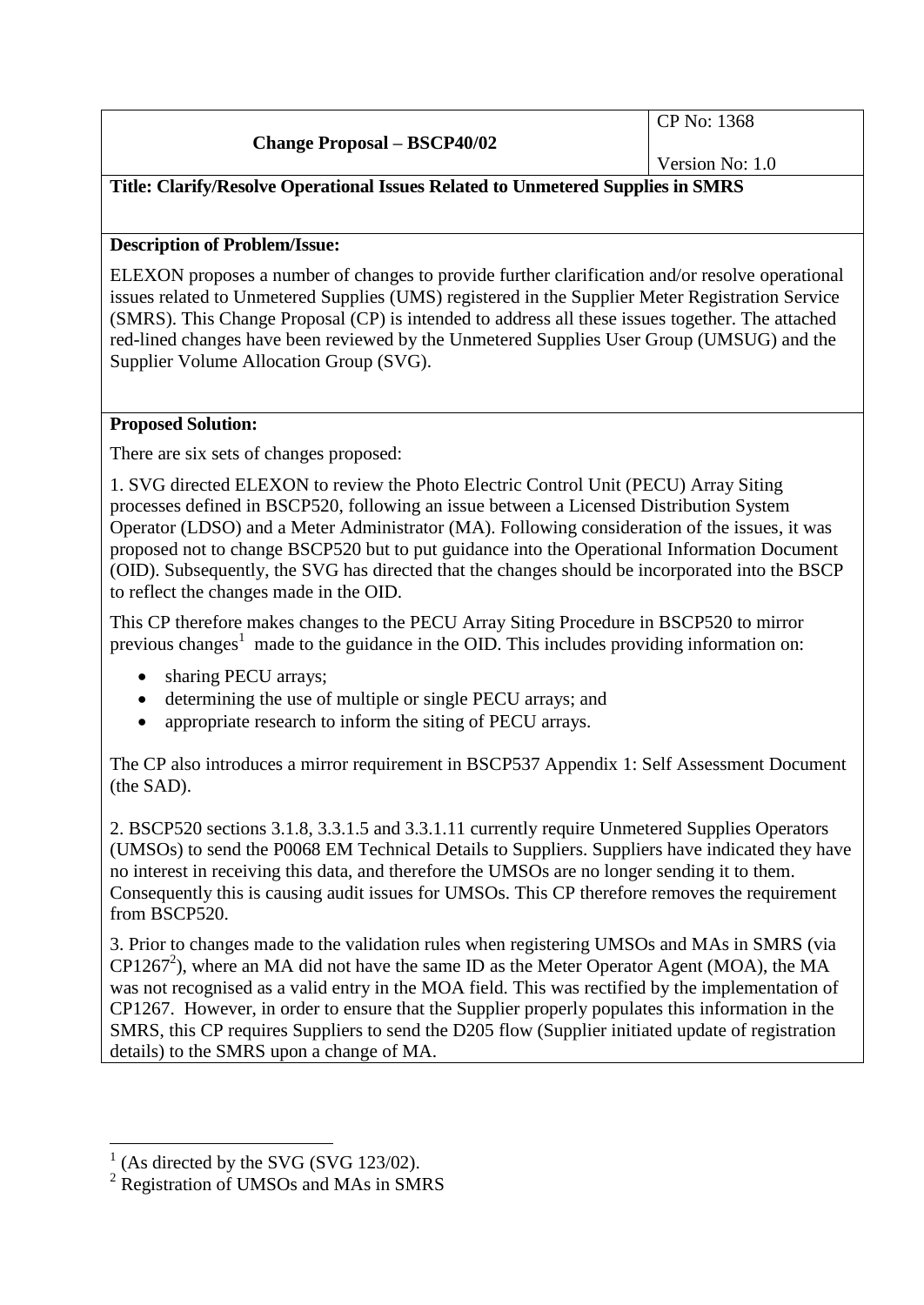4. The changes implemented via CP1341<sup>3</sup> required a number of steps to be undertaken. One was that the customer would provide the Charge Codes and Switch Regime information to the UMSO in its detailed inventory. The UMSO would need to validate the UMS customer's inventory against ELEXON's website table of valid product/Charge Code/ballast/Switch Regime combinations, before making the appropriate Estimated Annual Consumption (EAC) calculation.

However, BSCP520 section 1.2.1 (q) only makes reference to the UMSO validating against the OID and associated spreadsheets. Although 'associated' spreadsheets were meant to include the Valid Dimming Combination spreadsheet, the UMSUG believes that the wording should be specific. This CP amends the wording to explicitly state that UMSOs should validate static dimming devices against the Valid Dimming Combination spreadsheet.

5. BSCP520 currently specifies that the Equivalent Meter (EM) software should have the ability to produce and validate UMS data from the EM for each Metering System Identifier (MSID) for each Settlement Day. This CP mandates that MAs should also recalculate UMS data (from time to time as more accurate data becomes available) - for each MSID for each Settlement Day. This requirement will also be mirrored in the SAD.

6. Managing Unmetered Energy Street Lighting Inventories (MUESLI) is a document endorsed by the ADEPT Lighting Group, ELEXON, the Energy Networks Association, the Institute of Lighting Professionals, the UK Lighting Board and the Local Government Technical Advisers Group as representing good practice in establishing, maintaining and auditing inventories for unmetered street lighting supplies. This CP aligns BSCP520 and the SAD with this document, and will allow the UMSO to review and adjust the customers' EACs following the results of an LDSO inventory audit.

### **Justification for Change:**

New equipment and processes have come into the UMS arena and the relevant BSCPs need to be changed to accurately accommodate the revised processes and requirements on market participants. These changes have been directed by the SVG.

### **To which section of the Code does the CP relate, and does the CP facilitate the current provisions of the Code?**

This CP will better facilitate the UMS provisions in BSC Section S.

**Estimated Implementation Costs:**

 $\overline{a}$ 

The estimated ELEXON implementation cost is 1.5 man days of effort, which equates to £360.

**Configurable Items Affected by Proposed Solution(s)**:

BSCP520 Unmetered Supplies Registered in SMRS

BSCP537 Appendix 1: Self Assessment Document (SAD)

**Impact on Core Industry Documents or System Operator-Transmission Owner Code:** None

<sup>&</sup>lt;sup>3</sup> Unmetered Supplies: Accommodating Multi-Level Static Dimming Devices in Half-Hourly and Non-Half Hourly Settlement